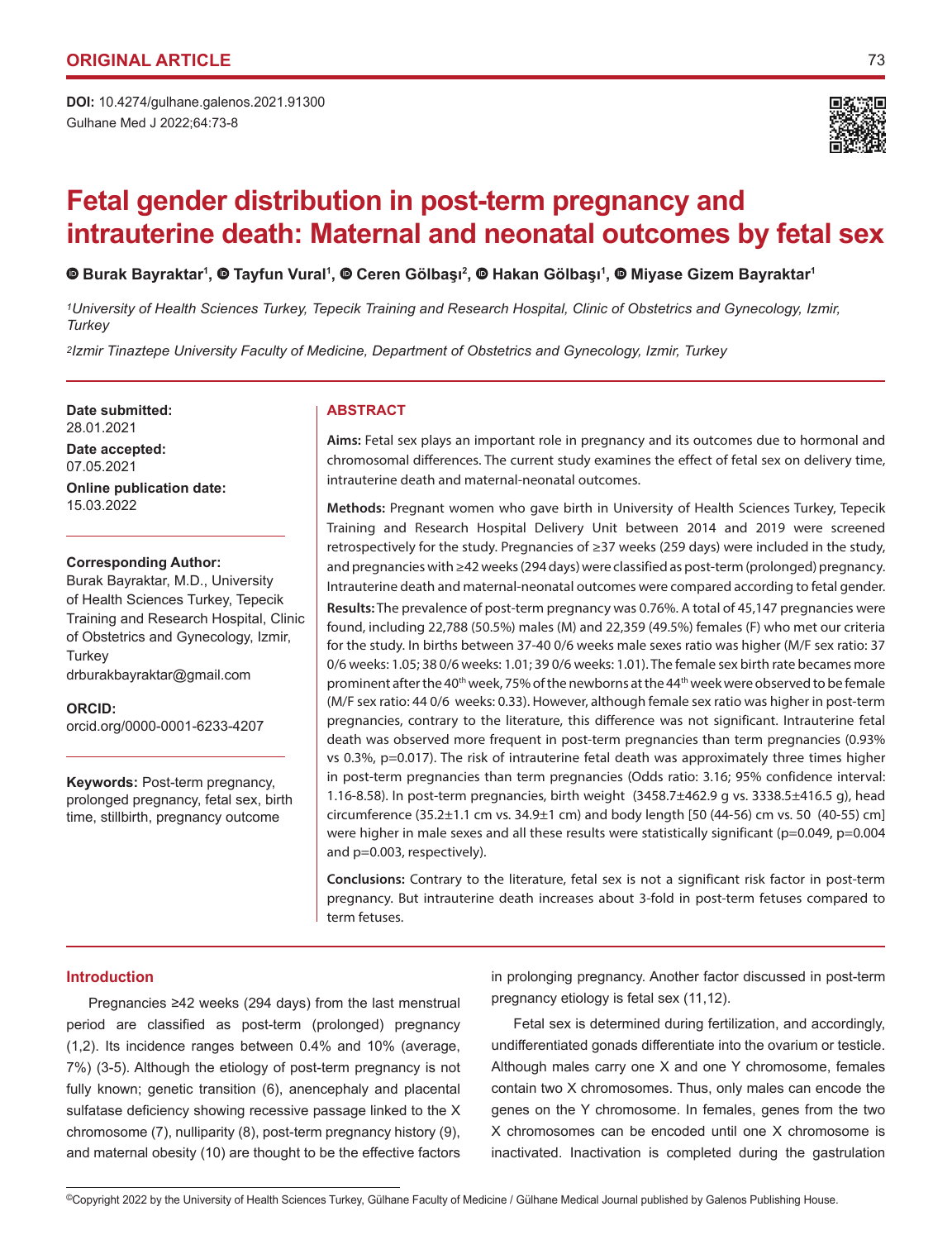phase (13). This difference between male and female sex is thought to be associated with the spontaneous abortion of the male sex (14), stillbirth (15,16), neonatal morbidity, and mortality (17,18), high operative birth, and cesarean rates (18,19), preeclampsia (16,20), and gestational diabetes (16,21). Currently, preterm labor and premature rupture of membranes are considered common in male fetuses (17,22,23). However, fetal sex as an etiologic factor in post-term fetuses is still controversial (11,12,15).

Timing labor is important to achieve a good perinatal outcome. The objective of this study was to examine the association between fetal sex on delivery time and intrauterine fetal death. Additionally, we investigated the association of fetal sex and anthropometric measurements, APGAR score, and the need for neonatal intensive care unit (NICU) in post-term pregnancies.

#### **Methods**

## **Study design and participants**

This single-center, retrospective study included pregnant women who delivered in the University of Health Sciences Turkey, Tepecik Training and Research Hospital Delivery Unit, Izmir, Turkey, between 2014 and 2019. Data were collected using electronic medical records and patient charts. The setting performs an average of 10,000 deliveries/year.

The last menstrual period (LMP) and crown-rump length (CRL) in the first 6-14 weeks were used to determine the gestational age of the pregnancy. Dating was performed according to both dates for each pregnancy, and if the difference was more than 14 days, the dating value calculated according to CRL was accepted as gestational age. However, for pregnant women with unknown LMP, the dating value calculated according to CRL was accepted as gestational age. Pregnancies between 37-38 0/6, 39-40 0/6, 41-41 0/6, and ≥42 weeks were defined and grouped as the early term, term, late-term, and post-term, respectively (2).

Multiple pregnancies, births before 37 weeks (259 days), pregnancies with chromosomal and/or major congenital anomalies, unavailable CRL measurement between the first 6-14 weeks, and those whose with missing information were excluded.

Pregnancies ≤19 years and ≥35 years were defined as adolescent pregnancies and advanced age pregnancies, respectively. Newborns weighing <2500 and ≥4000 grams (g) were considered to have low birth weight (LBW) and macrosomia, respectively. The Helsinki Declaration was followed and ethics committee approval was obtained from the Ethics Committee of Health Sciences University Turkey, Tepecik Training and Research Hospital, Izmir, Turkey (approval no: 2020/14-8, date: 23.12.2020).

# **Statistical Analysis**

The Statistical Package for the Social Sciences 22.0 version (IBM Corporation, Armonk, New York, US) was used for data analyses. The normality of distribution of variables was evaluated by the Kolmogorov-Smirnov test and Q-Q plot. Student's t-test was used to compare normally distributed variables and the data were given as mean±standard deviation. Mann-Whitney U test was used to compare nonnormally distributed variables and the data were given as the median with minimum and maximum. Chi-square test was used to compare categorical variables and Odds ratio (OR) [95% confidence interval (CI)] calculations were made. p<0.05 was considered significant.

# **Results**

A total of 45,147 pregnancies were identified, including 22,788 (50.5%) male fetuses and 22,359 (49.5%) female fetuses who met our criteria for the study. The prevalence of post-term pregnancy was 0.76%. Fetal sex ratios according to gestational age are shown in Table 1. Accordingly, in births between 37-39 0/6 weeks, the male sex ratio was higher. The female sex birth ratio became more prominent after the 40<sup>th</sup> week, and 75% of the newborns at the 44<sup>th</sup> week were female; however, although the female sex ratio was higher in post-term pregnancies, the difference was not significant (Table 1).

Term pregnancies were classified according to gestational week. The male sex ratio was higher in early-term (37-38 0/6

|                                | Table 1. Fetal sex ratios by gestational age |              |               |                          |  |
|--------------------------------|----------------------------------------------|--------------|---------------|--------------------------|--|
| Gestational age at birth, week |                                              | <b>Male</b>  | <b>Female</b> | <b>Male/female ratio</b> |  |
|                                | $370/6, n$ (%)                               | 3226(52)     | 2981 (48)     | 1.05                     |  |
|                                | $380/6, n$ (%)                               | 6779 (50.8)  | 6561 (49.2)   | 1.01                     |  |
|                                | $390/6, n$ (%)                               | 5991 (50.9)  | 5789 (49.1)   | 1.01                     |  |
|                                | 40 $0/6$ , n $(\%)$                          | 5335 (49.7)  | 5392 (50.3)   | 0.96                     |  |
|                                | 41 0/6, $n$ (%)                              | 1261 (47.3)  | 1406 (52.7)   | 0.87                     |  |
|                                | 42 $0/6$ , n $(\%)$                          | 183(46.1)    | 214 (53.9)    | 0.82                     |  |
|                                | 43 0/6, n (%)                                | 12(48)       | 13(52)        | 0.89                     |  |
|                                | 44 0/6                                       | 1(25)        | 3(75)         | 0.33                     |  |
|                                | Total                                        | 22788 (50.5) | 22359 (49.5)  | 1.02                     |  |
|                                |                                              |              |               |                          |  |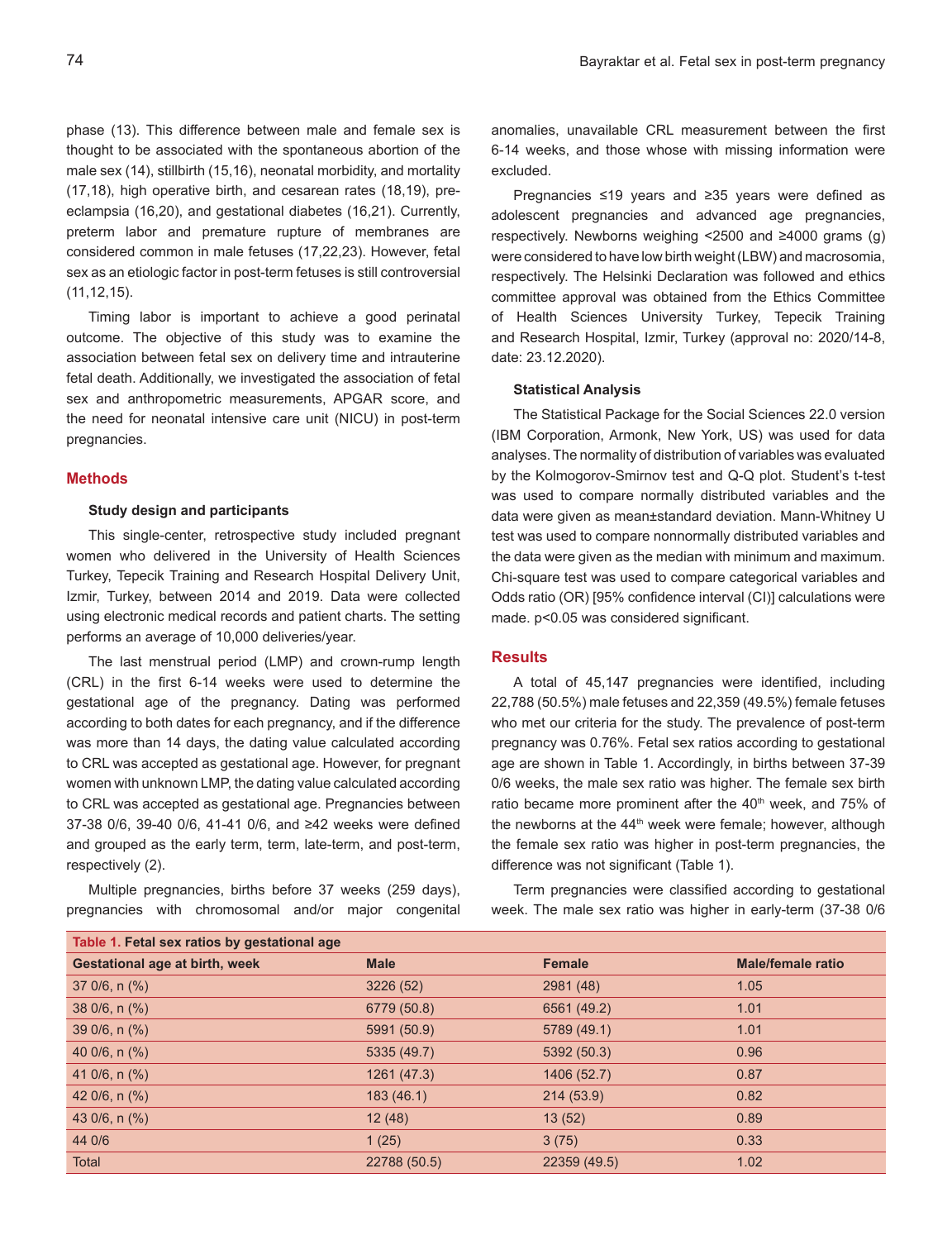weeks) and full-term (39-40 0/6 weeks) births, whereas the female sex ratio was higher in late-term (41-41 0/6 weeks) and post-term (≥42 weeks) births (Table 2).

Table 3 shows the intrauterine fetal mortality rates by gestational week and fetal sex. Intrauterine fetal death ratio (M/F) in the early term, full-term, late-term, post-term was 1.1, 0.85, 0.55, and 0.58, respectively, and the differences between male and female sex were not statistically significant. However, intrauterine fetal death was observed more frequently in postterm pregnancies than term pregnancies (0.93% vs. 0.3%, p=0.017). The risk of intrauterine death was approximately three times higher in post-term pregnancies than the term pregnancies (OR: 3.16; 95% CI: 1.16-8.58) (Table 3).

The comparison of demographic characteristics of singleton post-term pregnancies classified based on fetal sex is shown in Table 4. Although the adolescent pregnancy rate was 9% and 11.7% in pregnant women with male and female fetuses, respectively, and the advanced age pregnancy rate was 14.2% and 12.1% in pregnant women with male and female fetuses, respectively, the differences between the groups were not statistically significant. No difference was found between the groups concerning parity, delivery types, cesarean types (primary-repeated), and first-trimester maternal body mass index (Table 4).

Table 5 shows the neonatal outcomes of live-singleton postterm pregnancies by classifying them according to the sex of the newborn. Birth weight (3458.7±462.9 g vs. 3338.5±416.5

| Table 2. Fetal sex ratios according to the classification of term pregnancies |              |               |                          |  |
|-------------------------------------------------------------------------------|--------------|---------------|--------------------------|--|
| <b>Gestational age at birth</b>                                               | <b>Male</b>  | <b>Female</b> | <b>Male/female ratio</b> |  |
| Early term (37-38 0/6 weeks), n (%)                                           | 10005 (51.2) | 9544 (48.8)   | 1.04                     |  |
| Full term (39-40 0/6 weeks), n (%)                                            | 11326 (50.3) | 11179 (49.7)  | 1.01                     |  |
| Late term (41-41 0/6 weeks), n (%)                                            | 1261 (47.3)  | 1406 (52.7)   | 0.89                     |  |
| Post-term ( $\geq$ 42 weeks), n (%)                                           | 196 (46)     | 230(54)       | 0.85                     |  |
| Total, $n$ $(\%)$                                                             | 22788 (50.5) | 22359 (49.5)  | 1.02                     |  |

| Table 3. Intrauterin fetal death rates according to the gestational weeks and fetal sex |             |          |                   |               |       |
|-----------------------------------------------------------------------------------------|-------------|----------|-------------------|---------------|-------|
| <b>Gestational age at birth</b>                                                         | <b>Male</b> | Female   | Male/female ratio | 95% CI        | p     |
| Early term (37-38 0/6 weeks), n (%)                                                     | 49 (0.49)   | 43(0.45) | 1.1               | $0.72 - 1.64$ | 0.689 |
| Full term (39-40 0/6 weeks), n (%)                                                      | 19(0.16)    | 22(0.19) | 0.85              | $0.46 - 1.58$ | 0.609 |
| Late term (41-41 0/6 weeks), n (%)                                                      | 1(0.08)     | 2(0.14)  | 0.55              | $0.05 - 6.15$ | 0.628 |
| Post-term $(≥42$ weeks), n $(%$                                                         | 1(0.51)     | 3(1.3)   | 0.58              | $0.05 - 6.50$ | 0.397 |
| Total, $n$ $%$ )                                                                        | 70(0.3)     | 70(0.3)  | 1.0               | $0.85 - 1.90$ | 0.247 |
| CI: Confidence interval                                                                 |             |          |                   |               |       |

| Table 4. Demogaphic properties of singleton post-term pregnancies (≥42 weeks) |                |                       |       |  |
|-------------------------------------------------------------------------------|----------------|-----------------------|-------|--|
|                                                                               | Male (n=196)   | <b>Female (n=230)</b> | p     |  |
| Maternal age, years, median (min-max)                                         | 26 (15-41)     | 26 (14-43)            | 0.702 |  |
| Adolescent pregnancy $\leq$ 19, n (%)                                         | 18(9)          | 27(11.7)              | 0.392 |  |
| Advanced age pregnancy $\geq$ 35, n (%)                                       | 28(14.2)       | 28(12.1)              | 0.520 |  |
| Parity, $n$ $(\%)$                                                            |                |                       | 0.656 |  |
| <b>Nulliparous</b>                                                            | 92(46.9)       | 103(44.7)             |       |  |
| <b>Multiparous</b>                                                            | 104(53.1)      | 127(55.3)             |       |  |
| Gestational age, weeks, mean±SD                                               | $42.3 \pm 0.3$ | $42.3 \pm 0.4$        | 0.695 |  |
| Delivery type $(n, %)$                                                        |                |                       | 0.458 |  |
| Vaginal delivery                                                              | 111(56.6)      | 122(53)               |       |  |
| Cesarean section                                                              | 85 (43.4)      | 108(47)               |       |  |
| C-section type $(n, %)$                                                       |                |                       | 0.829 |  |
| <b>Primary C-section prevalence</b>                                           | 65 (76.5)      | 84 (77.8)             |       |  |
| Repeated C-section prevalence                                                 | 20(23.5)       | 24(22.2)              |       |  |
| BMI in the first trimester, mean±SD                                           | $26.9 \pm 0.3$ | $26.8 \pm 0.3$        | 0.625 |  |
| BMI: Body mass index, min: Minimum, max: Maximum, SD: Standard deviation      |                |                       |       |  |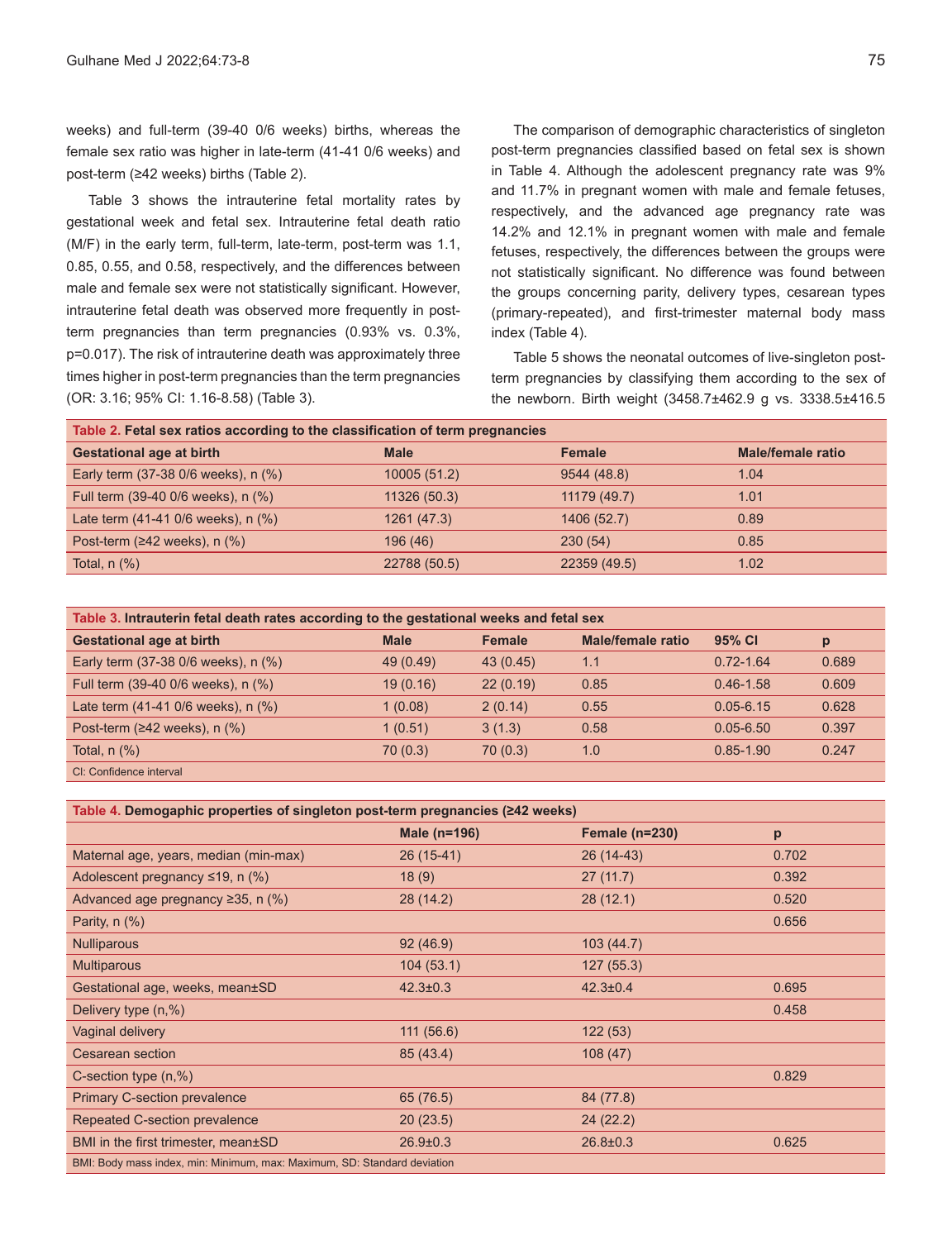g), head circumference  $(35.2 \pm 1.1 \text{ cm} \text{ vs. } 34.9 \pm 1 \text{ cm})$ , and body length [50 (44-56) cm vs. 50 (40-55) cm] were higher in male neonates, and these results were all statistically significant (p=0.049, p=0.004, and p=0.003, respectively). The prevalence of LBW and macrosomia was similar for both sexes. No significant difference was found between the groups concerning the number of newborns with 1st and 5th minute APGAR scores of <7 and the need for NICU (Table 5).

# **Discussion**

In modern obstetrics, post-term pregnancy is considered a complex biological process closely related to factors, such as the chronological duration of pregnancy, onset mechanism of delivery, intrauterine fetal status and sex, and the fetoplacental system. Studies showed its prevalence as 0.4%, 0.6%, 2.3%, and 8.1% in Austria, Belgium, Germany, and Denmark, respectively (3). The rate varies between 1% and 2.5% in America and Canada and 1.16% in China (24). To the best of our knowledge, our study is the largest study of post-term pregnancy populations in Turkey, and the post-term prevalence was 0.76% over 6 years. These differences may be due to differences in the management of labor induction between countries.

In our study, although the female sex ratio was higher in post-term pregnancies, contrary to the literature, this difference was not significant. In addition to studies showing that male sex is more common in post-term pregnancies (11,25), some studies showed that female sex is more common (12,15). The different results between studies may be due to three reasons. The main reason is the differences in the diagnosis of post-term pregnancy. Post-term pregnancy is most commonly diagnosed based on the incorrect calculations of the patient's LMP (26). Many women have menstrual cycle irregularities or follicular phase duration, and ovulation times may differ. Therefore, accurate determination of gestational age is important in post-term diagnosis and pregnancy management. Dating with ultrasonography measurements instead of only deciding based on LMP for gestational age reduces the post-term incidence from 10-15% to 2-5%, and the best measurement method is the

first-trimester CRL among other old ultrasonic measurements (27,28). Therefore, gestational age was confirmed by dating according to 14 weeks CRL in addition to LMP, and if a difference of 14 days with LMP was observed, we accepted the ultrasound date as the gestational age. This study applies double validation (according to LMP and CRL combination) to minimize errors. Another reason that may lead to different results in different studies is the occurrence of racial differences (29). Finally, the sex ratio may change due to wars and natural disasters, and environmental factors (24,30,31).

Post-term pregnancies cause a significant increase in perinatal morbidity and mortality (32,33). When the gestational age exceeds 42 weeks, perinatal mortality increases 2-3 times compared with the 40 weeks gestation (32,33). Our study showed similar results in which intrauterine death was observed approximately three times higher in post-term fetuses compared with term pregnant women (OR: 3.16; 95% CI: 1.16- 8.58; p=0.017). The cause of intrauterine death was placental aging and uteroplacental insufficiency, meconium aspiration, and intrauterine infections (1). Especially, placental aging is speculated to be the cause of intrauterine death (34). Studies showed that placental mitochondria decreased, free oxygen radicals increased, and apoptosis increased in the placentas of post-term pregnant women (34). Additionally, amniotic fluid decreases as the pregnancy progresses. As gestation exceeds 40 weeks, the amount of AFI decreases by an average of 8% each week (35). Decreased AFI increases the risk of meconium aspiration.

When newborns of live-singleton post-term pregnancies were compared, birth weight, head circumference, and body length were higher in male newborns (p=0.049, p=0.004, and p=0.003, respectively). Similar to our study, previous studies showed that the weight, head circumference, and body length measurements of male newborns were higher than those of female newborns (36,37). Theoretically, the anthropometric difference between male and female newborns is due to different growth rates in the intrauterine period. Many theories have been proposed to explain this sex-specific growth pattern. The most

| Table 5. Neonatal outcomes among live-singleton post-term births (≥42 weeks) according to sex                 |                |                  |       |  |  |
|---------------------------------------------------------------------------------------------------------------|----------------|------------------|-------|--|--|
|                                                                                                               | Male (n=195)   | Female $(n=227)$ | p     |  |  |
| Birth weight of newborns, g, mean±SD                                                                          | 3458.7±462.9   | 3338.5±416.5     | 0.049 |  |  |
| Head circumference of newborns, cm, mean±SD                                                                   | $35.2 \pm 1.1$ | $34.9 \pm 1$     | 0.004 |  |  |
| Body length of newborns, cm, median (min-max)                                                                 | $50(44-56)$    | $50(40-55)$      | 0.003 |  |  |
| LBW ( $\leq$ 2500 g), n (%)                                                                                   | 5(2.5)         | 3(1.3)           | 0.350 |  |  |
| Macrosomia (>4000 g), n (%)                                                                                   | 21(10.7)       | 16(7)            | 0.177 |  |  |
| APGAR score $\leq 7$ , 1 <sup>st</sup> minute, n, $(\%)$                                                      | 3(1.53)        | 1(0.44)          | 0.245 |  |  |
| APGAR score $\leq 7$ , 5 <sup>th</sup> minute, n (%)                                                          | 1(0.51)        | 1(0.44)          | 0.914 |  |  |
| NICU hospitalization, n (%)                                                                                   | 1(0.51)        | 1(0.44)          | 0.914 |  |  |
| LBW: Low birth weight, NICU: Neonatal intensive care unit, min: Minimum, max: Maximum, SD: Standard deviation |                |                  |       |  |  |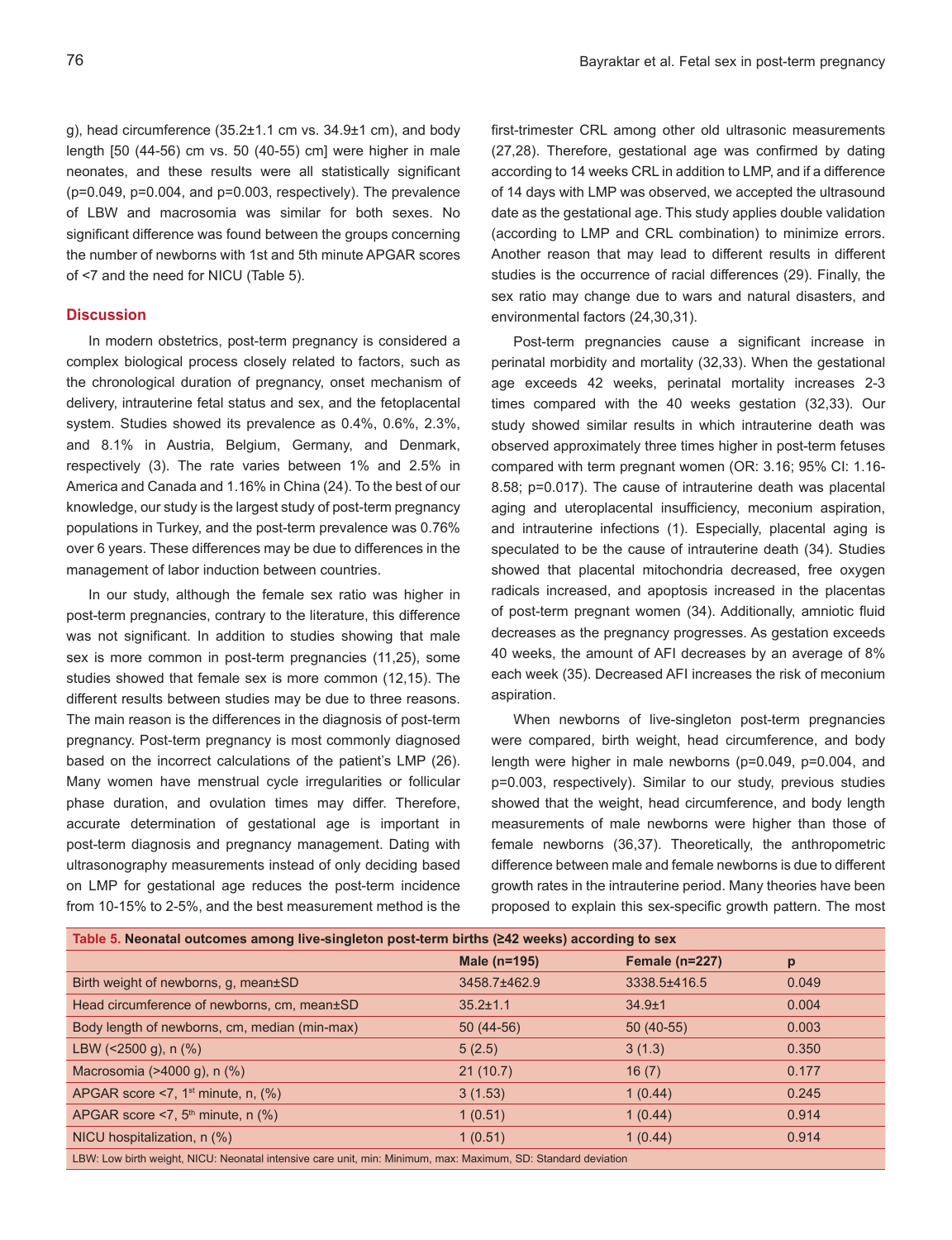supported theory is that the male sex triggers fetal growth due to androgen secretion (38).

Macrosomia, intrapartum fetal distress, lower 1<sup>st</sup> and 5<sup>th</sup> minute APGAR scores are thought to be higher in postterm fetuses compared with term deliveries (1,39,40). As far as we know, there is no study examining term pregnancies among themselves according to fetal sex. For the first time in the literature, perinatal results were compared based on fetal sex, but no statistically significant difference was observed between the male and female sexes. In contrast to the literature regarding term pregnancies (15,18), the male sex does not pose any additional risk in post-term fetuses. The different results in previous studies may be due to the calculation of gestational age without dating.

This study has several limitations, including the retrospective design and single-center observations. The exclusion of pregnant women without CRL measurement in the first trimester (6-14 weeks) is a strength, preventing mistakes in the post-term decision.

# **Conclusion**

In conclusion, this study showed that, contrary to the literature, fetal sex is not a significant risk factor in post-term pregnancy. However, post-term pregnancy has a higher risk of intrauterine death compared with term pregnancies.

# **Ethics**

**Ethics Committee Approval:** The study was obtained from the Ethics Committee of Health Sciences University Turkey, Tepecik Training and Research Hospital (approval number: 2020/14-8, date: 23.12.2020).

**Informed Consent:** Retrospective study.

**Peer-review:** Externally peer-reviewed.

# **Authorship Contributions**

Concept: B.B., T.V., Design: B.B., C.G., H.G., M.G.B., Data Collection or Processing: B.B., T.V., Analysis or Interpretation: B.B., T.V., C.G., H.G., M.G.B., Literature Search: B.B., T.V., C.G., H.G., M.G.B., Writing: B.B., T.V., C.G., H.G., M.G.B.

**Conflict of Interest:** No conflict of interest was declared by the authors.

**Financial Disclosure:** The authors declared that this study received no financial support.

# **References**

1. ACOG Committee on Practice Bulletins. ACOG Practice Bulletin: clinical management guidelines for obstetriciangynecologists. Number 45, August 2003. Cervical cytology screening (replaces committee opinion 152, March 1995). Obstet Gynecol. 2003;102:417-427.

- 2. Spong CY. Defining "Term" Pregnancy: Recommendations From the Defining "Term" Pregnancy Workgroup. JAMA. 2013;309:2445-2446.
- 3. Zeitlin J, Blondel B, Alexander S, Bréart G; PERISTAT Group. Variation in rates of postterm birth in Europe: reality or artefact? BJOG: Int J Obstet. Gynaecol 2007;114:1097-1103.
- 4. Martin JA, Hamilton BE, Osterman MJK, Driscoll AK, Drake P. Births: Final Data for 2017. National Vital Statistics Reports. 2018;67:1-50.
- 5. Deng K, Huang Y, Wang Y, et al. Prevalence of postterm births and associated maternal risk factors in China: data from over 6 million births at health facilities between 2012 and 2016. Sci Rep. 2019;9:273.
- 6. Laursen M, Bille C, Olesen AW, Hjelmborg J, Skytthe A, Christensen K. Genetic influence on prolonged gestation: A population-based Danish twin study. Am J Obstet Gynecol. 2004;190:489-494.
- 7. Doherty L, Norwitz ER. Prolonged pregnancy: when should we intervene? Curr Opin Obstet Gynecol. 2008;20:519-527.
- 8. Galal M, Symonds I, Murray H, Petraglia F, Smith R. Postterm pregnancy. Facts Views Vis Obgyn. 2012;4:175-187.
- 9. Kistka ZA, Palomar L, Boslaugh SE, DeBaun MR, DeFranco EA, Muglia LJ. Risk for postterm delivery after previous postterm delivery. Am J Obstet Gynecol. 2007;196:241.
- 10. Roos N, Sahlin L, Ekman-Ordeberg G, Kieler H, Stephansson O. Maternal risk factors for postterm pregnancy and cesarean delivery following labor induction. Acta Obstet Gynecol Scand. 2010;89:1003-1010.
- 11. Divon MY, Ferber A, Nisell H, Westgren M. Male gender predisposes to prolongation of pregnancy. Am J Obstet Gynecol. 2002;187:1081-1083.
- 12. Kitlinski Laczna M, Källén K, Marsál K, Olofsson P. Skewed fetal gender distribution in prolonged pregnancy: a fallacy with consequences. Ultrasound Obstet Gynecol. 2003;21:262-266.
- 13. Goto T, Monk M. Regulation of X-Chromosome Inactivation in Development in Mice and Humans. Microbiol Mol Biol Rev. 1998;62:362-378.
- 14. Byrne J, Warburton D. Male excess among anatomically normal fetuses in spontaneous abortions. Am J Med Genet. 1987;26:605-611.
- 15. Vatten LJ, Skjaerven R. Offspring sex and pregnancy outcome by length of gestation. Early Hum Dev. 2004;76:47-54.
- 16. Mondal D, Galloway TS, Bailey TC, Mathews F. Elevated risk of stillbirth in males: systematic review and meta-analysis of more than 30 million births. BMC Med. 2014;12:220.
- 17. Peelen MJ, Kazemier BM, Ravelli AC, et al. Impact of fetal gender on the risk of preterm birth, a national cohort study. Acta Obstet Gynecol Scand. 2016;95:1034-1041.
- 18. Bekedam DJ, Engelsbel S, Mol BW, Buitendijk SE, van der Pal-de Bruin KM. Male predominance in fetal distress during labor. Am J Obstet Gynecol. 2002;187.1605-1607.
- 19. Aibar L, Puertas A, Valverde M, Carrillo MP, Montoya F. Fetal sex and perinatal outcomes. J Perinat Med. 2012;40:271-276.